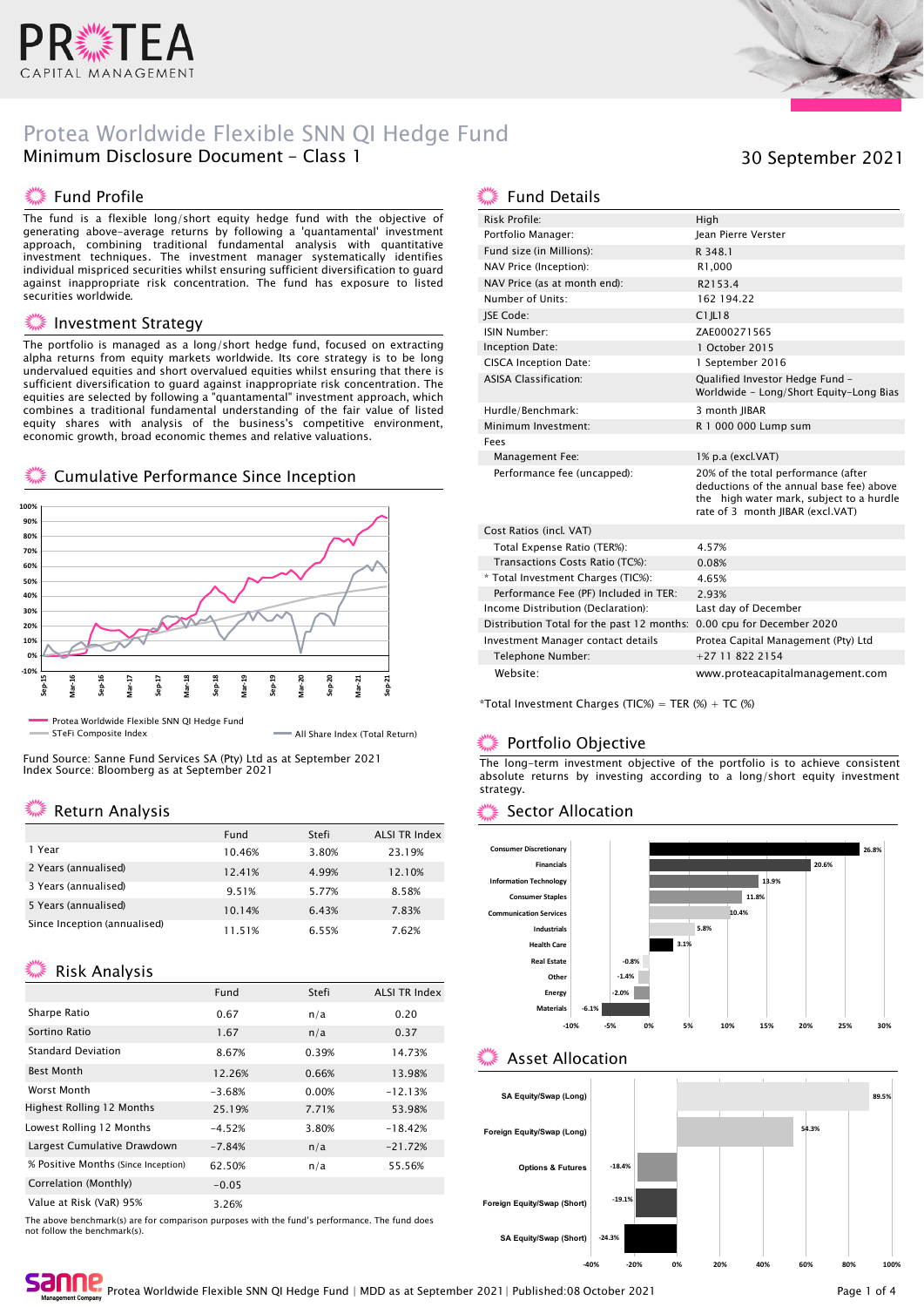

# Protea Worldwide Flexible SNN QI Hedge Fund

# Minimum Disclosure Document - Class 1

# 30 September 2021

#### Increase in NAV Attributable to Investors

|      | Jan      | Feb      | Mar      | Apr   | May      | Jun      | Jul      | Aug      | Sep      | Oct      | Nov          | Dec      | Total    |
|------|----------|----------|----------|-------|----------|----------|----------|----------|----------|----------|--------------|----------|----------|
| 2015 |          |          |          |       |          |          |          |          |          | $-0.17%$ | $-0.04%$     | 0.16%    | $-0.05%$ |
| 2016 | 0.19%    | 0.20%    | 0.34%    | 0.27% | 0.28%    | 0.78%    | 12.26%   | 6.15%    | $-2.42%$ | $-0.78%$ | $-0.59%$     | $-0.04%$ | 17.02%   |
| 2017 | 0.25%    | $-2.16%$ | $-2.34%$ | .68%  | 3.30%    | $-0.18%$ | $-0.20%$ | $-0.98%$ | 0.74%    | 4.60%    | $-3.68%$     | 2.35%    | 3.09%    |
| 2018 | .32%     | 2.61%    | $-0.84%$ | .87%  | 0.96%    | 6.41%    | 2.84%    | .79%     | 2.80%    | $-2.30%$ | .24%<br>$-1$ | $-2.76%$ | 13.89%   |
| 2019 | $-1.24%$ | 3.98%    | 2.43%    | 5.39% | $-0.83%$ | $-1.35%$ | 2.32%    | $-0.18%$ | 0.01%    | .03%     | 1.16%        | $-0.69%$ | 12.43%   |
| 2020 | .92%     | $-1.71%$ | $-2.34%$ | 3.26% | .98%     | 1.71%    | 0.36%    | 2.29%    | 4.78%    | 2.73%    | $-0.23%$     | $-1.25%$ | 14.09%   |
| 2021 | .23%     | $-2.48%$ | 3.98%    | .49%  | 0.83%    | .51%     | 2.29%    | 0.81%    | $-0.72%$ |          |              |          | 9.13%    |

\*The inception date for the portfolio is 1 October 2015. The historical performance figures until the end of 31 August 2016 reflect performance achieved prior to CISCA regulation. The portfolio has been transitioned under CISCA regulations on 1 September 2016 and has since been managed as a regulated product. The annualized total return is the average return earned by an investment each year over a given time period, since date of the launch of the fund. Actual annual figures are available from the manager on request. The highest and lowest 1 year returns represent the highest and lowest actual returns achieved during a 12 month rolling period year since the original launch date of the portfolio. The performance figures given show the yield on a Net Asset value ("NAV") basis. The yield figure is not a forecast. Performance is not guaranteed and investors should not accept it as representing expected future performance. Individual investor performance may differ as a result of initial fees, time of entry/actual investment date, date of reinvestment, and dividends withholding tax. Performance is calculated for a lump sum investment on a Net Asset Value basis. The performance figures are reported net of fees with income reinvested. Jean Pierre Verster took over as portfolio manager from 1 September 2016 and the performance before September 2016 does not necessarily reflect his investment style and approach.

### Market Commentary

After six positive months in a row, the fund was lower for the month of September. The FTSE/JSE All-Share Total Return Index dropped by 3.1%. The MSCI World Index decreased by 0.1% in Rands (ZAR) and by 4.2% in US Dollars (USD) for the month, while the ZAR weakened by almost 4% against the USD. In terms of our sub-strategies, Longs and Shorts detracted from returns, but Special Situations, Options and Currency translation contributed positively.

Longs (grouped by listed currency) in ZAR and in Japanese Yen (JPY) made a positive contribution. Longs in Canadian Dollars (CAD), USD, British Pounds (GBP), Euros (EUR), Swiss Francs (CHF), Danish Krone (DKK), Norwegian Krone (NOK), Swedish Krona (SEK), Singaporean Dollars (SGD), Hong Kong Dollars (HKD) and in Australian Dollars (AUD) detracted from performance. High-quality growth stocks had a particularly difficult month. Twelve of our Longs dropped by more than 10% for the month as long-term interest rates moved higher.

Since the majority of the cash flows (and therefore value) of growth stocks are far in the future, higher long-term interest rates are particularly bad for growth stocks. This is because of the greater impact of an increase in the discount rate on cash flows further away in time. This dynamic has been playing out over the better part of the past year, acting as a significant headwind to our performance. The negative impact has been compounded by the ZAR strengthening by roughly 10% against the USD over the past year, detracting further from our 1-year ZAR return. It is part of a cyclical phenomenon, but history teaches us that sticking to high-quality growth stocks over the long-term is a winning strategy, notwithstanding short-term underperformance.

Shorts (grouped by listed currency) in EUR, CHF, DKK, SEK and SGD contributed positively, while Shorts in CAD, USD, GBP, NOK, ZAR, HKD, JPY and AUD detracted from the fund's return. Our three most profitable Shorts for the month were a retailer, a forestry company and an energy company. The three Shorts which detracted the most from our return were a pharmaceutical company, an investment holding company and an insurer. Short-selling (in general) has been difficult over the past year as cheap money has kept mediocre companies afloat, but it seems like the tide is turning.

Special Situations made a positive contribution as we hold more arbitrage positions currently than at any point in the fund's history. Options added to our gains as index hedges benefitted from lower global equity markets. The translation of foreign cash balances back to ZAR had a positive mark-to-market impact on the fund.

Thank you for your continued support.

Please Note: The above commentary is based on reasonable assumptions and is not guaranteed to occur.

### Portfolio Valuation & Transaction Cut-Off

To invest in the portfolio, e-mail ProteaCapital@sannegroup.co.za.

Portfolios are valued monthly. The cut off time for processing investment subscription is 10:00am on the last day of the month prior to enable processing for investment on the first day of the next month.

# Risk Profile

| Ris<br>$\triangle M$ | Low | ашт<br>$-0.09$ | าเนทา | ''i∩h |  |
|----------------------|-----|----------------|-------|-------|--|
|                      |     |                |       |       |  |

The risk category shown is not guaranteed and may change over time. The lowest category does not mean the investment is risk free. There may be other special areas of risk relating to the investment including liquidity risk, credit risk, market risk, and settlement risk. Sanne Management Company (RF) (Pty) Ltd, ("the manager"), and the investment manager do not render financial advice. Our risk indicator does not imply that the portfolio is suitable for all types of investors. You are advised to consult your financial adviser.

# Total Expense Ratio

A higher TER does not necessarily imply a poor return, nor does a low TER imply a good return. The current TER may not necessarily be an accurate indication of future TER's. Transaction Costs are a necessary cost in administering the financial product and impacts financial product returns. It should not be considered in isolation as returns may be impacted by many other factors over time including market returns, the type of financial product, the investment decisions of the investment manager and the TER.

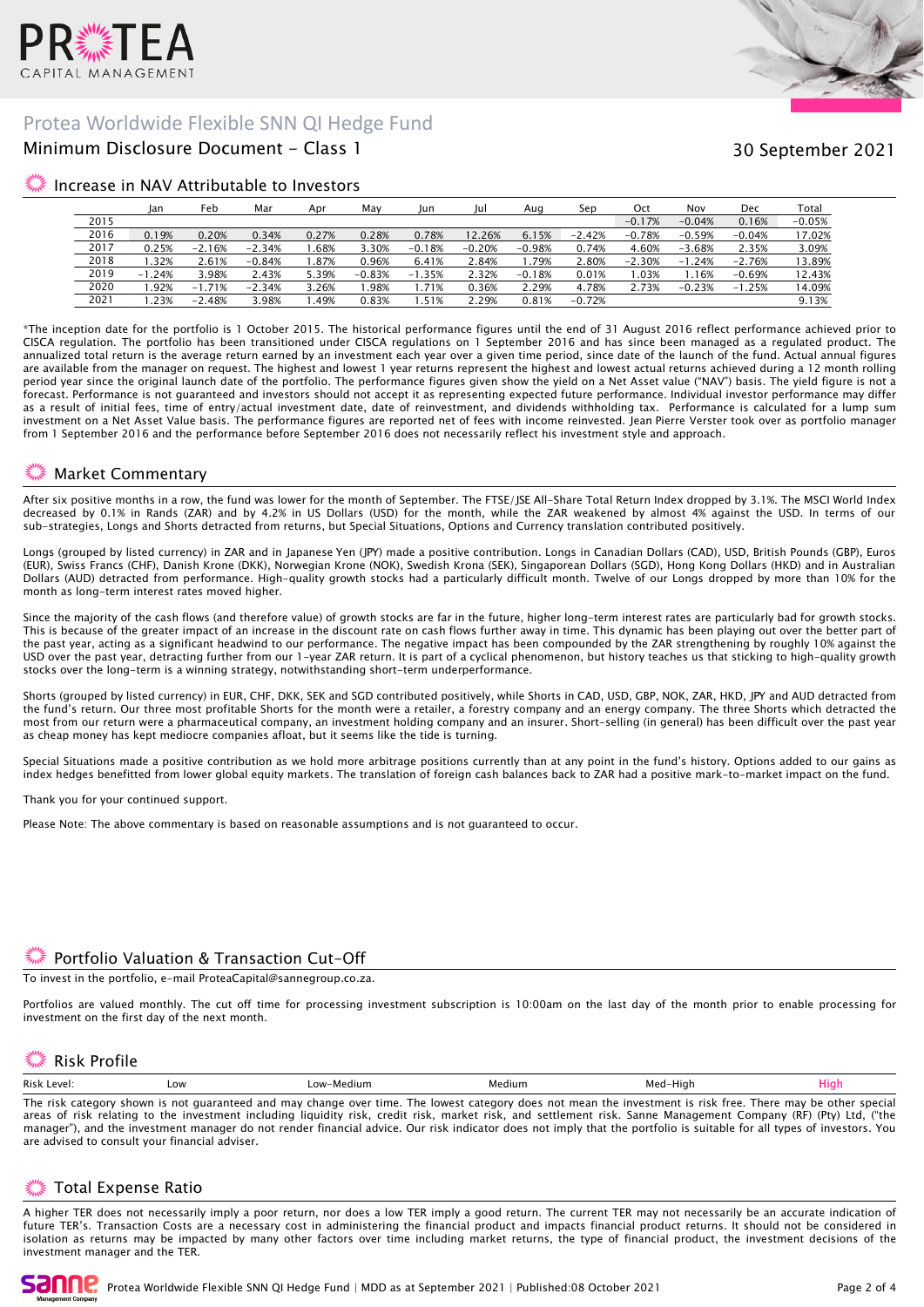

# Protea Worldwide Flexible SNN QI Hedge Fund

# Minimum Disclosure Document - Class 1

# ूं Fund Risk



30 September 2021

| Leverage Risk:                                | The Fund borrows additional funds, trades on margin or performs short sale trades to amplify investment decisions. This means that the<br>volatility of a hedge fund portfolio can be many times that of the underlying investments due to leverage on a fund.                                                                                                                                                                                                                                                                 |
|-----------------------------------------------|--------------------------------------------------------------------------------------------------------------------------------------------------------------------------------------------------------------------------------------------------------------------------------------------------------------------------------------------------------------------------------------------------------------------------------------------------------------------------------------------------------------------------------|
| Derivative Risk:                              | Derivative positions are financial instruments that derive their value from an underlying asset. Derivatives are exposed to implicit leverage<br>which could result in magnified gains and/or losses on the portfolio.                                                                                                                                                                                                                                                                                                         |
| <b>Counterparty Credit</b><br>Risk:           | Counterparty risk is a type of credit risk and is the risk of default by the counterparty associated with trading derivative contracts. An<br>example of counterparty credit risk is margin or collateral held with a prime broker.                                                                                                                                                                                                                                                                                            |
| <b>Volatility Risk:</b>                       | Volatility refers to uncertainty and risk related to size of change of an instrument or portfolio. It is a statistical measure of the dispersion<br>of returns for a given security or market index. Volatility is proportional to the directional exposure of a portfolio and is measured by<br>Value at risk (VaR) which is a statistical technique used to measure and quantify the level of volatility.                                                                                                                    |
| Concentration and<br>Sector Risk:             | A large proportion of total assets invested in specific assets, sectors or regions. Concentrated positions or concentrated sectors in a<br>portfolio will material impact the returns of the portfolio more so than diversified portfolios.                                                                                                                                                                                                                                                                                    |
| Correlation Risk:                             | A measure that determines how assets move in relation to each other. Correlation risk arises when the correlation between asset-classes<br>change. Correlation risk also arises when the correlation within an asset-class changes. Examples of correlation within asset classes<br>include equity pairs trading, fixed income curve trading and commodities pairs trading.                                                                                                                                                    |
| Equity Risk:                                  | Applies to investment in shares or derivatives based on shares. The market price of shares varies depending on supply and demand of<br>the shares. Equity risk is the risk of loss due to the drop in the market price of shares. Equity risk can either be systematic risk which is<br>risk to the entire market based on political and economic indicators or unsystematic risk which is company specific and includes risk<br>relating to company profits, future prospects and general consensus on the company or sector. |
| Currency/Exchange<br>Rate Risk:               | Assets of a fund may be denominated in a currency other than the Base Currency of the fund and changes in the exchange rate between<br>the Base Currency and the currency of the asset may lead to a depreciation of the value of the fund's assets as expressed in the Base<br>Currency.                                                                                                                                                                                                                                      |
| Glossary                                      |                                                                                                                                                                                                                                                                                                                                                                                                                                                                                                                                |
| Net Asset Value (NAV):                        | Means net asset value, which is the total market value of all assets in a portfolio including any income accruals and less and deductible<br>expenses such as audit fees, brokerage and service fees.                                                                                                                                                                                                                                                                                                                          |
| Annualised Return:                            | Is the weighted average compound growth rate over the performance period measured.                                                                                                                                                                                                                                                                                                                                                                                                                                             |
| Highest & Lowest Return:                      | The highest and lowest rolling twelve-month performance of the portfolio since inception.                                                                                                                                                                                                                                                                                                                                                                                                                                      |
| Total Expense Ratio (TER):                    | Reflects the percentage of the average Net Asset Value (NAV) of the portfolio that was incurred as charges, levies and fees related to<br>the management of the portfolio. A higher TER does not necessarily imply a poor return, nor does a low TER imply a good return. The<br>current TER cannot be regarded as an indication of future TER's.                                                                                                                                                                              |
| Transaction Costs (TC):                       | Is the percentage of the value of the Fund incurred as costs relating to the buying and selling of the Fund's underlying assets.<br>Transaction costs are a necessary cost in administering the Fund and impacts Fund returns.                                                                                                                                                                                                                                                                                                 |
| <b>Total Investment Charge</b><br>(TIC):      | Should not be considered in isolation as returns may be impacted by many other factors over time including market returns, the type<br>of Fund, investment decisions of the investment manager.                                                                                                                                                                                                                                                                                                                                |
| <b>Total Investment Charges</b><br>$(TIC%)$ : | = TER (%) + TC (%): The Total Investment Charges (TIC), the TER + the TC, is the percentage of the net asset value of the class of the<br>Financial Product incurred as costs relating to the investment of the Financial Product. It should be noted that a TIC is the sum of two<br>calculated ratios (TER+TC).                                                                                                                                                                                                              |
| Leverage/Gearing:                             | The use of securities, including derivative instruments, short positions or borrowed capital to increase the exposure beyond the<br>capital employed to an investment.                                                                                                                                                                                                                                                                                                                                                         |
| Alpha:                                        | Denoted the outperformance of the fund over the benchmark.                                                                                                                                                                                                                                                                                                                                                                                                                                                                     |
| Sharpe Ratio:                                 | The ratio of excess return over the risk-free rate divided by the total volatility of the portfolio.                                                                                                                                                                                                                                                                                                                                                                                                                           |
| Sortino Ratio:                                | The ratio of excess return over the risk-free rate divided by the downside deviation of the portfolio.                                                                                                                                                                                                                                                                                                                                                                                                                         |
| Standard Deviation:                           | The deviation of the return of the portfolio relative to its average.                                                                                                                                                                                                                                                                                                                                                                                                                                                          |
| Drawdown:                                     | The greatest peak to trough loss until a new peak is reached.                                                                                                                                                                                                                                                                                                                                                                                                                                                                  |
| Correlation:                                  | A number between -1 and 1 indicating the similarity of the dispersion of returns between the portfolio and another asset or index<br>with 1 being highly correlated, $-1$ highly negatively correlated and 0 uncorrelated.                                                                                                                                                                                                                                                                                                     |
| Value at Risk (VaR):                          | Value at risk is the minimum loss percentage that can be expected over a specified time period at a predetermined confidence level.                                                                                                                                                                                                                                                                                                                                                                                            |